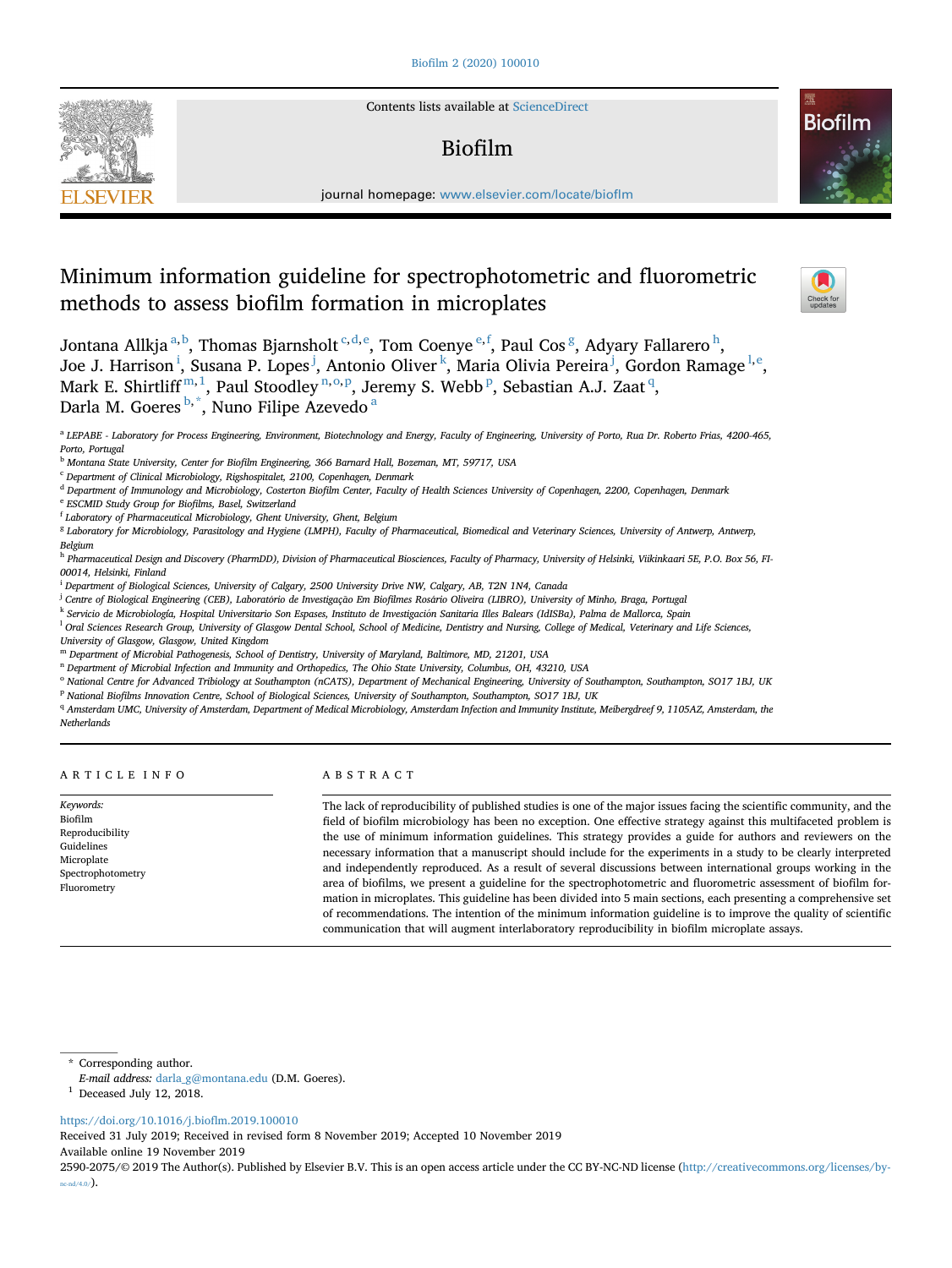# <span id="page-1-0"></span>Introduction

A major challenge facing science today is the lack of reproducibility between published studies [\[1,2](#page-6-0)]. Many factors contribute to this phenomenon, including the selective or insufficient reporting of experimental details in the published literature, either in the methodology or data processing, that are essential for conducting the experiment [[3](#page-6-0)]. Furthermore, due to the rapid development of science, new terms are often introduced, or existing terminology is repurposed, which can create confusion when trying to understand a paper or reproduce a study [\[4\]](#page-6-0).

Minimum information guidelines are an effective strategy for addressing the reproducibility crisis [\[5\]](#page-6-0). These guidelines instruct authors and reviewers on the minimum information required for the experiments to be reproducible and the data to be comparable. They also allow the scientific community to standardise terminology leading to the development of ontology databases. However, they do not offer any information on whether a method is appropriate for a certain study nor endorse any specific protocols. The Minimum Information for Biological and Biomedical Investigations (MIBBI) Project is a web based platform ([www.mibbi.org](http://www.mibbi.org)) that gathers different minimum information guidelines in the biological and biomedical field, as well as any databases or standard ontologies related to them [[4](#page-6-0)].

Minimum information about a biofilm experiment (MIABiE) [\(www](http://www.miabie.org) [.miabie.org](http://www.miabie.org)) is one of the guidelines presented in MIBBI [[6](#page-6-0)]. It offers a broad view of the information necessary when conducting experiments related to biofilms. Biofilms are defined as a community of microorganisms embedded in an extracellular polymeric substance, often attached to a biotic or abiotic surface, which are essential in certain ecosystems but can also have detrimental effects in industry and healthcare [\[7\]](#page-6-0). MIABiE includes several modules, each addressing specific parts of a biofilm study, and presents an initiative for a biofilm ontology guide.

The present guideline will expand some of the MIABiE modules by focusing on spectrophotometric and fluorometric methods of biofilm assessment in microplate experiments. These are widely used biofilm assessment methods due to their versatile applications in medical, industrial and environmental biofilm research [[8](#page-6-0)]. They can serve as a generic test, which does not require overly specialised or expensive equipment or training, and can generate high-throughput data because they are microplate compatible.

Although several options for photometric or fluorescence-based methods in microplates exist, this guideline will focus on those methods most frequently used. This includes spectrophotometric methods used to quantify total biofilm mass based on the binding of dyes, such as crystal violet and safranin to cells and negatively-charged molecules (such as polysaccharides) in the biofilm matrix [[9](#page-6-0)–[11](#page-6-0)]. Additionally, the guideline is applicable to fluorometric (or fluorescence-based) methods used to quantify the metabolic activity of cells within a biofilm, including those based on resazurin (also known as  $alamarBlue<sup>TM</sup>$ , fluorescein diacetate (FDA) and various tetrazolium salts like 2,3-bis-(2-methoxy-4-nitro-5-sulfophenyl)-2H-tetrazolium-5-carboxanilide (XTT), 2-(4,5-dimethyl-2-thiazolyl)-3,5-diphenyl-2H-tetrazolium bromide (MTT) and 2,3,5-triphenyl-tetrazolium chloride (TTC) [\[8,](#page-6-0) [12](#page-6-0)–[15](#page-6-0)]. Furthermore, methods that stain specific biofilm components such as SYTO 9, which stains nucleic acids [\[8,16\]](#page-6-0), and Wheat Germ Agglutinin (WGA), which stains the extracellular polymeric substances (EPS), are also compatible with the guideline [[17\]](#page-6-0).

## The guideline

This guideline focuses on spectrophotometric and fluorometric measurement of biofilm grown in microplates and is divided into 5 different sections labelled 01-05 (Fig. 1). Although there may be minor differences between staining reagents and techniques, this outline is designed to follow the chronological order in which the assays are typically performed and described. Section 01 pertains to the experimental design.



Fig. 1. Schematic diagram of the guideline and critical steps for spectrophotometric and fluorometric methods of biofilm assessment. Schematic diagram of the different sections of this guideline, highlighting the various critical steps that can increase variability in biofilm experiments. Different approaches to washing were illustrated to showcase how variable these can be in different protocols. (Illustration courtesy of Jill Story).

Here the investigators determine the research question and how they may answer it. Once the experiment is mapped out, the next step is to grow the biofilm (section [02\)](#page-2-0). This step includes inoculum preparation as well as biofilm growth in the microplate. Subsequently the biofilm is typically quantified or assessed using a specific stain and this biofilm assessment method is detailed in section [03.](#page-3-0) This process allows for variations depending on the target and the stain; however, the main steps are generally the same: washing, drying, staining, elution of stain and/or measuring absorbance or fluorescence (Fig. 1). Once the reading is concluded and the data are collected, the next step is to analyse them (04). Moreover, in the interest of data sharing and communication we propose that data should be submitted to biofilm databases in the future (05).

While developing the guideline, it became clear that methodological details that may be essential to achieve reproducibility of a biofilm experiment are often lacking critical information or omitted entirely. Therefore, in [Table 1](#page-2-0) we describe the most common omissions in reporting microplate methods and reflect on the potential impact of these omissions on the outcome of the experiment. At the end of each section of the guideline, we provide an example of a hypothetical simple experiment related to biofilm formation using crystal violet. An example of similar guidance for a more complex analysis, involving the effect of antibiotic exposure on biofilms, can be found as supplementary information (Table S1). Additionally, it was of vital importance to gather a group of international researchers actively working in the area of biofilms in order to provide a balanced view on what can realistically be requested of most groups reporting these methods. All researchers involved in the process are listed as authors in this article.

# 01. Experimental design

- 1. Describe the main question to be addressed in the study. This includes proposed main (and possibly secondary) hypothesis(es).
- 2. Explain the experimental design for the study, in other words, what type of experiment is being conducted to test the hypothesis (es)? For example, a comparison between different treatments or factors; different microbial bacterial strains (i.e. reference "type" strains, mutant constructs or clinical isolates) or different concentrations and exposure times?
- 3. State the number of biological replicates, meaning the independent repeats of the same experiment. Ideally, these should be day-to-day replicates to account for changes in humidity and room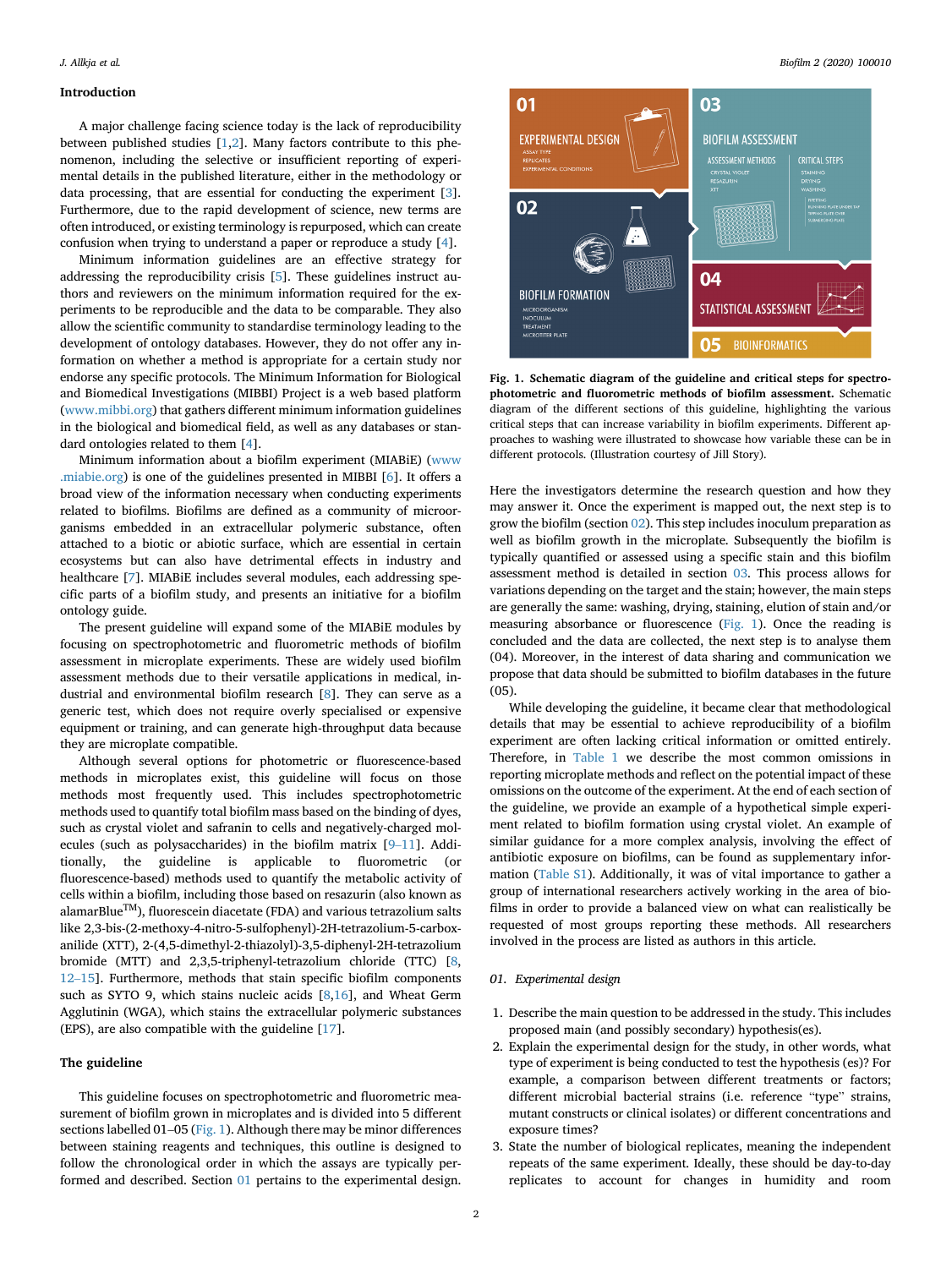## <span id="page-2-0"></span>Table 1

Common omissions in reporting spectrophotometric and fluorometric methods of biofilm assessment.

| Omission                     | Impact                                                                                                                                                                                                                                                                                                                                                                                                       |
|------------------------------|--------------------------------------------------------------------------------------------------------------------------------------------------------------------------------------------------------------------------------------------------------------------------------------------------------------------------------------------------------------------------------------------------------------|
| References                   | Often papers cited as containing the protocol followed in                                                                                                                                                                                                                                                                                                                                                    |
| <b>Replicates</b>            | the study do not describe the full protocol and redirect<br>you to another paper. This can create confusion when<br>trying to understand the protocol that was followed.<br>The number of replicates within one experiment is not<br>reported in the published paper. Furthermore, there are<br>inconsistencies in the terminology used when describing<br>replicates. For example, biological and technical |
| Controls                     | replicates vs day-to-day and within experiment<br>replicates.<br>While controls are mostly mentioned in the published<br>articles, their values and variation are usually not<br>reported. This makes it difficult to understand the<br>variability associated with the method and how the raw<br>data was processed.                                                                                        |
| <b>Inoculum</b> preparation  | Different culturing methods can affect the behaviour of<br>microorganisms, their ability to attach to a surface,                                                                                                                                                                                                                                                                                             |
| <b>Environmental factors</b> | formation of aggregates, and response to different<br>stimuli, chemicals, or other microorganisms [32].<br>In dry conditions, the microplate wells easily dry out,<br>which affects biofilm formation. Hence, investigators<br>take precautions to avoid the problem which are usually<br>not reported in the methodology section.                                                                           |
| Position of samples in       | The layout of plates is often not reported, but the                                                                                                                                                                                                                                                                                                                                                          |
| the wells                    | position of samples in the microplate can affect the                                                                                                                                                                                                                                                                                                                                                         |
| Orbital shaker settings      | results. For example, the "edge effect" is a suspected<br>phenomenon which might be due to differences in<br>evaporation between the outer and inner wells, as well<br>as thermal changes in the plate.<br>Most papers only refer to the rpm settings on their<br>orbital shaker and omit other details such as the orbital<br>diameter which can affect the shear stress exerted in the                     |
| Washing                      | wells [33].<br>Description of this step is often omitted or vague terms<br>such as, "gently rinse" or "slowly tip over plate" are<br>used, which leave it up to the reader to determine how                                                                                                                                                                                                                  |
| Drying                       | to perform the step $[11,34]$ .<br>This step is very often omitted altogether from the<br>method description or contains very little detail on how<br>it was performed.                                                                                                                                                                                                                                      |
| Raw data                     | Most articles do not provide their raw data and omit<br>information on how this was analysed [35].                                                                                                                                                                                                                                                                                                           |
| Outliers                     | Outliers are very often not included in the paper or, if<br>reported, their exclusion is simply mentioned with little<br>argumentation for it and how the final data analysis was<br>affected by their removal.                                                                                                                                                                                              |
| Data presentation            | The most common way of presenting microplate<br>experiment data is through bar charts. However, often<br>they do not provide all the relevant information from a<br>dataset (distribution, outliers, paired data relations).<br>Hence the way data is presented can limit its<br>interpretation. Changing to a scatter plot or a box plot<br>can provide more details for the same dataset [19].             |

temperatures, for example. Include the number of technical replicates within the experiment, meaning the number of replicates for each sample group in the experiment. If applicable state whether the technical replicates are within one plate or in separate ones.

4. Include the number of replicates for the controls used in the experiment. Additionally, describe what these controls were and report their data to improve overall understanding of results. Depending on the test hypothesis they could be very straightforward, such as a growth check as a positive control and a sterility check as a negative control. On the other hand, they could be more complex. For example, if an antimicrobial agent is added and then rinsed off, an appropriate control is to use a mock carrier (e.g. saline) which accounts for the removal of microbes resulting from the exchange of fluids. Other appropriate controls for antimicrobial testing include solvent controls (e.g. DMSO) to verify that decrease in biofilm is due to the compound and not the solvent, and pre-treatment controls to verify that the

effects observed are due to bactericidal not bacteriostatic activity. Furthermore, when biocide tests are performed it is recommended to perform a neutralizer verification, as well as checking for interactions between the microplate material, biocide (e.g. bleach) and dye. It should be noted that controls are highly dependent on the experimental design, therefore it is important to report all the relevant controls.

- 5. When applicable, reference published protocols followed, ideally to the original articles containing all the necessary information. Additionally, if any changes were made to these published protocols they need to be described in detail.
- 6. Provide a link to any supplementary information or data not reported in the main body of the article, such as more detailed method descriptions, a metadata sheet containing raw data and layouts of microplate designs, etc.

"This study investigated the effect of growth media concentration on Staphylococcus aureus biofilm formation in a microplate. Total biofilm mass formation after 24 hours for four different concentrations of Tryptic Soy Broth (TSB) was compared. Each experiment consisted of one plate that used 6 sample wells per TSB concentration, and 6 negative control wells containing only TSB for all four concentrations tested. Each experiment was repeated in three independent weeks. A more detailed description of the methodology together with a schematic illustration of the sample and negative control positions within the plate can be found in our supplementary data section [Link]."

# 02. Biofilm formation

- 1. Describe the microorganisms selected for the experiment. List the species and strain number, and if available the strain numbers assigned in international culture collections, e.g. ATCC, BCCM/LMG bacteria Collection, or DSMZ, or provide a reference in which the relevant details of the strains are reported. Alternatively, if clinical or environmental isolates are used, provide all available and relevant background and ethical information. Describe the stock preservation conditions, and any modifications made to the microorganism (plasmid insertions, gene knockouts, etc) using established genetic nomenclature.
- 2. Describe the inoculum preparation protocol. Include information on incubation conditions such as concentration, growth phase, temperature, time, shaking (rpm and orbital diameter or static conditions) and growth media (ingredients, concentration, origin). Depending on the microorganism, include other applicable incubation conditions such as light,  $CO<sub>2</sub>$  concentration, humidity, etc. Additionally, if any washing steps were performed include detailed information on centrifugation conditions (g force, time, equipment) and the washing agent used (water, PBS, etc). Other important factors might be whether a culture was grown up then diluted to a specific concentration, and how this was measured, i.e. optical density is commonly used.
- 3. Describe the compounds or conditions being tested. In case of antimicrobials, describe their concentration (molarity, g/L or any other appropriate SI units), origin (manufacturers if purchased and catalogue numbers if allowed by the journal of choice), and time point in the experiment when they were added, and whether an agent was used to neutralize the active ingredient. If applicable, describe pH, any solvents used, activity corrections and whether agents were filtered prior to use.
- 4. Provide information on microplates used. This includes type of plate (clear, white or black), number of wells (6, 9, 24, 96 or 384), shape of the wells (flat, rounded, U-shaped or V-shaped), the material and the manufacturing company, including catalogue numbers if allowed by the journal of choice. Report any modifications made to the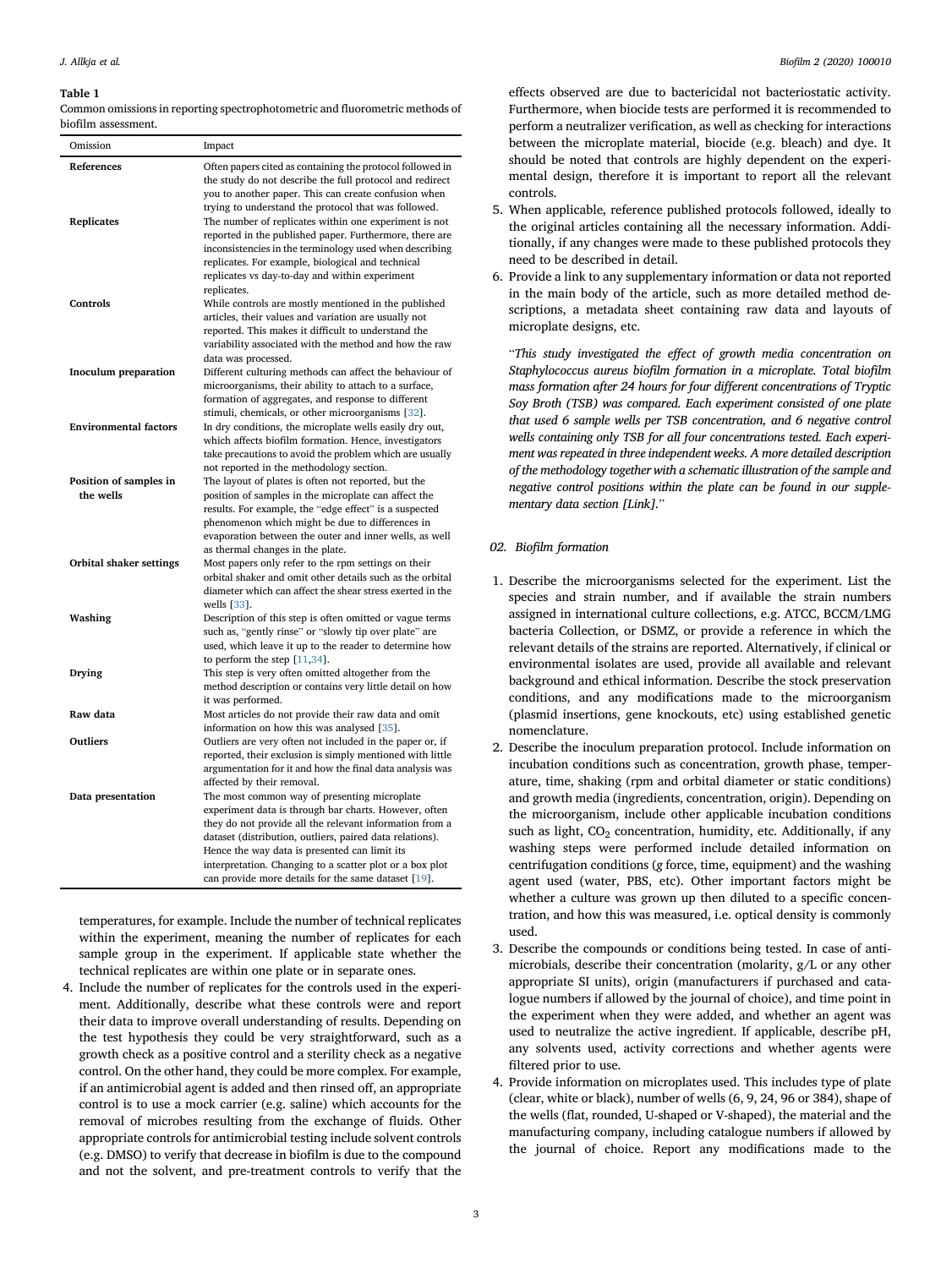<span id="page-3-0"></span>manufactured microplate such as pre-coating of the wells or addition of coupons.

5. Describe how the microplate was prepared. Provide information on the inoculum conditions at harvest such as growth phase, optical density (wavelength, zero solution, equipment) and concentration of microorganism (CFU/mL for bacteria or cells/mL for yeast) and growth media (if different from point 2). If a biofilm prevention experiment is being conducted provide information on the antibiofilm agent used (concentration in relevant SI units, preparation and origin).

If possible, provide a short description of the layout of the microplate showing the position of controls and samples. Additionally, if applicable mention any extra steps taken such as adding water to the outer wells to avoid "edge effects".

6. Provide a description of incubation conditions for the microplate. Include information on temperature, time and shaking (rpm and orbital diameter or stationary). Similar to point 2 include a description of any other relevant conditions such as light,  $CO<sub>2</sub>$  concentration or humidity. Additionally, if applicable mention any extra steps such as sealing the plate with parafilm or other films or incubating within a humidified container.

"Staphylococcus aureus strain ATCC 25923 $^{\text{\tiny{TM}}}$  was used. To prepare the inoculum, -80 $\degree$ C glycerol stocks were streaked out on Tryptic Soy Agar [Manufacturer] plates. One colony from the plate was transferred into 15 ml TSB and incubated at 37 °C, 125 rpm in a shaker incubator [Model] number] with an orbital diameter of 1.9 cm. After 18 hours a 1:100 dilution of the inoculum was incubated at  $37^{\circ}$ C, 125 rpm until it reached the exponential growth phase (OD=0.300 [595nm; Model number]). Four 2 ml aliquots of the suspension were made and washed by centrifugation (2000 g for 15 minutes [Model number]) and resuspending the pellets in PBS [pH 7.4; Manufacturer] twice. Subsequently, the pellets were resuspended in 4 different TSB broths (30 g/ml, 3 g/ml, 0.3 g/ml and 0.03 g/ ml) and 200 μl per well of each of these suspensions was added to a flat bottom polystyrene 96 well plate [Manufacturer] according to the layout in the supplementary data. The plate was incubated at  $37 °C$  under static conditions in a non-humidified incubator for 24 hours. To prevent excess drying the outer wells were filled with 200 <sup>μ</sup>l/well of sterile water."

# 03. Biofilm assessment method

- 1. Describe the method followed to discard the planktonic suspension, e.g. pipetting, suction manifold.
- 2. Describe all washing steps in detail. Provide information on the washing agent such as sterility, origin, concentration and pH, if applicable. Additionally, describe the number of washes and method(s) used to add and remove the washing agent (immersion, rinsing or pipetting). When possible, avoid the sole use of vague terms such as "gently" which are subject to interpretation and include more detailed descriptions. For example, describing the angle and depth at which a pipette tip was inserted into the well or stating the number of times the plate was shaken to remove excess liquid when inverted. If automatic liquid handling devices are used provide information of equipment and settings.
- 3. Describe the staining process. This includes information on the stain: origin (manufacturer), stock and working solution concentrations, solvents used as well as information on the staining: time and incubation conditions (light, temperature, volumes, shaking etc.). If applicable, provide information on any standard curves performed with the experiment.
- 4. In cases where extra steps such as fixation, drying and elution are required, describe how these were performed and any solvents or chemicals (origin, concentration) used.
- 5. Describe how the spectrophotometric or fluorometric signal was measured. Provide information on the equipment (model number,

company, software) used as well as its settings (excitation, emission and detection wavelengths, end-point or continuous read, shaking). When using fluorometric reading, provide information on the type of readout (top or bottom reading). If bottom reading is performed, provide information on the number and distribution of the points measured across each well.

Furthermore, if imaging functions of the microplate reader were used, describe the settings (time, shaking, imaging mode, filters, camera).

"The planktonic suspension was carefully removed using a multichannel pipette [Model, Manufacturer] fitted with a 300 μL tip inserted slowly at a  $45^\circ$  angle while making sure to avoid touching the sides and bottom of the wells. The plate was washed twice with 250  $\mu$ l/well of PBS using a multichannel pipette fitted with a 300 μL tip and left to air-dry for 15 min in under laminar flow at room temperature (RT,  $20 \pm 5$  °C). The biofilm was fixed for 15 min with 200 μl/well of 99% v/v ethanol [Manufacturer] and then allowed to air-dry until fully dry, between 5 and 10 minutes. The plate was stained with 200 μL of 0.1% v/v Crystal violet [Manufacturer] for 15 min at RT, under static conditions. After staining the plates were washed twice with 250 μl/well of MilliQ water using a multichannel pipette and left to air-dry for 15 min in laminar flow. The stain was eluted with 200 μl/well of 99% v/v ethanol for 30 min at RT, no shaking. The eluted stain was mixed by pipetting up and down 4 times and 100 μl/well of it were transferred to an empty 96-well plate using a multichannel pipette. The absorbance was measured at 595 nm using a [Company; Model number] plate reader."

#### 04. Statistical assessment and data presentation

- 1. Describe how the raw data were processed and/or transformed. If possible, include raw data in the supplementary data section.
- 2. Present all outliers. Argumentation should be given if they were removed from the analysis in the results and ideally how their removal affected the data.
- 3. Test the data for normality. Report if the data has been transformed or normalised for example, using a standard curve, log transformation, square root or any other appropriate normalisation method.
- 4. Describe statistical tests and rationale for use (i.e. parametric, nonparametric, small sample, paired etc.) performed and any post-hoc tests. Provide information on the test parameters, descriptive statistics such as significant differences, standard errors, standard deviation, variance and confidence intervals. Additionally, include descriptive statistics for the controls used in the experiment. If a highthroughput screening assay is being reported, it is recommended to include the calculation of the screening windows coefficient, or Z' [[18\]](#page-6-0).
- 5. Ensure that the appropriate graph types and data visualizations are used. Figures should provide all the essential and relevant information necessary for a full understanding of the results [[19\]](#page-6-0). We suggest the use of scatter plots or box and whisker plots instead of line graphs or bar charts, which often do not portray all the necessary information in a dataset [\(Fig. 2](#page-4-0)). For instance, many different normal, skewed or bimodal data distributions can lead to the same mean and standard deviation values [[19\]](#page-6-0). Summarizing data as a mean with standard deviation can also conceal unequal sample sizes and outliers [\[19,20](#page-6-0)]. Plotting all measurements in tandem with means and standard deviations provides transparency and allows readers to evaluate data for themselves [\(Fig. 2\)](#page-4-0).
- 6. Provide details of the statistical package used and its version. If more than one was used, they all need to be mentioned. Additionally, if any open source systems such as R packages were used, provide a reference or a link to it.

"Raw absorbance data can be found in our supplementary data section. To evaluate the within plate variability, the mean  $\pm$  1 standard deviation (STDEV) of all the technical replicates for each sample were calculated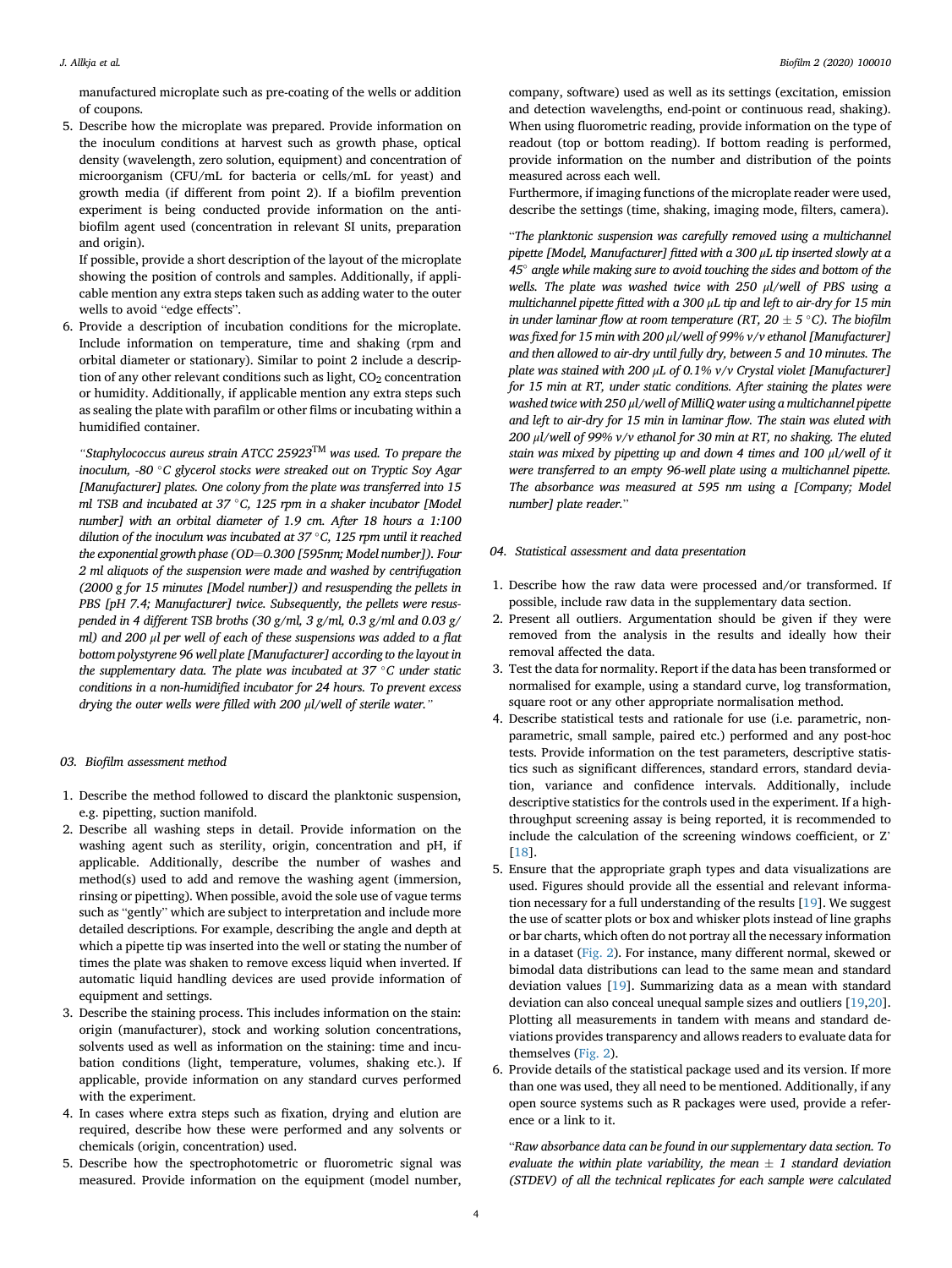<span id="page-4-0"></span>

Fig. 2. Show the dots on plots: scatter graphs allow readers to evaluate data distributions for themselves. Biofilm formation was measured for Pseudomonas aeruginosa strains CF39S and CF39, which express functional and mutant alleles of the thermosensory diguanylate cyclase (tdcA<sup>+</sup> and tdcA<sup>-</sup>), respectively. Each condition has 48 replicates, representing sixteen technical replicates from each of three independent biological replicates. (a) Line graph. Datum points represent means and standard deviations. (b) Scatter plot. Each point denotes a replicate datum point and lines and bars represent means and standard deviations, respectively. (Data courtesy of Joe J. Harrison).

and are summarised in table [1]. The means of all the different samples were corrected by subtracting the corresponding negative control (TSB only) values. The data from all three replicate experiments were analysed using a one-way ANOVA test with a Levene's post-hoc analysis to compare the absorbance values. These results were represented in [Fig. 1](#page-1-0) and a more detailed description can be found in the figure legend. [Statistical Programme; version] was used to perform all tests."

# 05. Bioinformatics (optional)

- 1. Use standard terminology. In the coming years ontology guidelines for biofilm terminology are expected to be developed. A starting guide can be found on the MIABiE website [[21\]](#page-6-0).
- 2. The data should be formatted in a way that makes it easier to submit and extrapolate it to existing databases such as BiofOmics [\(http://](http://www.biofomics.org/) [www.biofomics.org/\)](http://www.biofomics.org/) or other databases currently in development [[22\]](#page-6-0).

As illustrated above, the amount of information necessary to fully characterise a complex system such as a biofilm experiment is significant. Therefore, a simplified checklist of the guideline has been included in this paper (Table 2). This checklist can assist authors during their writing process as well as reviewers during the peer-review process. In fact, complementary fields such as ecology and evolution have very recently started to make checklists available in their field of knowledge [\[23](#page-6-0)]. Moreover, certain sections of this guideline can be applied to other biofilm assessment methods in microplate experiments, such as when viable plate counts are used to assess biofilm density and treatment efficacy.

#### Discussion

Microplate-based spectrophotometric and fluorometric methods of biofilm assessment have led to the generation of a vast amount of data throughout the years. However, while these data have provided essential information on biofilm biology and experimental therapeutic strategies to tackle biofilms, biofilm experiments have often been difficult to reproduce. Furthermore, most of the time it is not possible to compare data between studies, which means that attempting to draw conclusions

#### Table 2

Simplified checklist for minimum information guideline spectrophotometric methods of biofilm assessment.

| 01. Experimental design                                                                                                                                                                                                                                          |  |
|------------------------------------------------------------------------------------------------------------------------------------------------------------------------------------------------------------------------------------------------------------------|--|
| Aim of the experiment/hypothesis presented<br>Type of experiment<br>Biological and technical replicates<br>Control replicates and descriptions<br>Reference to original article containing protocol (If applicable)<br>Supplementary information (If applicable) |  |
| 02. Biofilm formation                                                                                                                                                                                                                                            |  |
| Microorganism description<br>Inoculum preparation protocol<br>Treatment description (If applicable)<br>Microplate description<br>Plate layout i.e. sample distribution (Optional)<br>Incubation conditions for microplate                                        |  |
| 03. Biofilm assessment method                                                                                                                                                                                                                                    |  |
| Planktonic suspension removal<br>Washing description<br>Staining description<br>Additional steps: fixing, drying, buffer solutions (if applicable)<br>Absorbance/Fluorescence measurement                                                                        |  |
| 04. Statistical assessment and data interpretation                                                                                                                                                                                                               |  |
| Raw data handling<br>Outliers<br>Normality testing<br>Appropriate data presentation<br>Statistical test with post-hoc and descriptive stats<br>Statistical programme used                                                                                        |  |
| 05. Bioinformatics (Optional)                                                                                                                                                                                                                                    |  |
| Standardised terminology<br>Data formatting according to data submission guidelines<br>Submission to online database                                                                                                                                             |  |

by combining data from different studies is not feasible. To minimize this problem, we suggest that a minimum information guideline should be adopted by researchers.

Lack of data comparability can in part be attributed to the high variability of protocols used for these types of methods. [Table 3](#page-5-0) illustrates this phenomenon of variability in protocols of the crystal violet assay for three common organisms: Staphylococcus aureus, Pseudomonas aeruginosa and Candida albicans. It contains the range of parameters (low to high) for different conditions of inoculum preparation, biofilm growth and biofilm assessment for each microorganism. Major differences in the inoculum preparation and biofilm growth parameters, are expected as the parameters of these steps are largely dictated by the physiology of the microorganism being investigated and the type of experiment being performed. However, [Table 3](#page-5-0) shows that large differences are also present among the biofilm assessment parameters such as dye concentrations and absorbance wavelengths. Taken together, this information means that comparing different datasets at this stage is not possible for different studies and that the guidelines can only facilitate reproducibility and comparison to a certain degree. On the other hand, it is important to note that the variability in protocols used in the biofilm area is often due to the differences in the subject of the investigations.

Hence, a consensus regarding certain aspects of the methodology is necessary to improve reproducibility. On this matter, there are already standardised biofilm methods approved by the American Society for Testing and Materials (ASTM) which could serve as a starting point for this process, such as the E2647-08 Standard Test Method for Quantification of a Pseudomonas aeruginosa Biofilm Grown Using a Drip Flow Biofilm Reactor with Low Shear and Continuous Flow [\[24\]](#page-6-0), the E2562-17 Standard Test Method for Quantification of Pseudomonas aeruginosa Biofilm Grown with High Shear and Continuous Flow using CDC Biofilm Reactor [\[25](#page-6-0)] and the E2799-17 Standard Test Method for Testing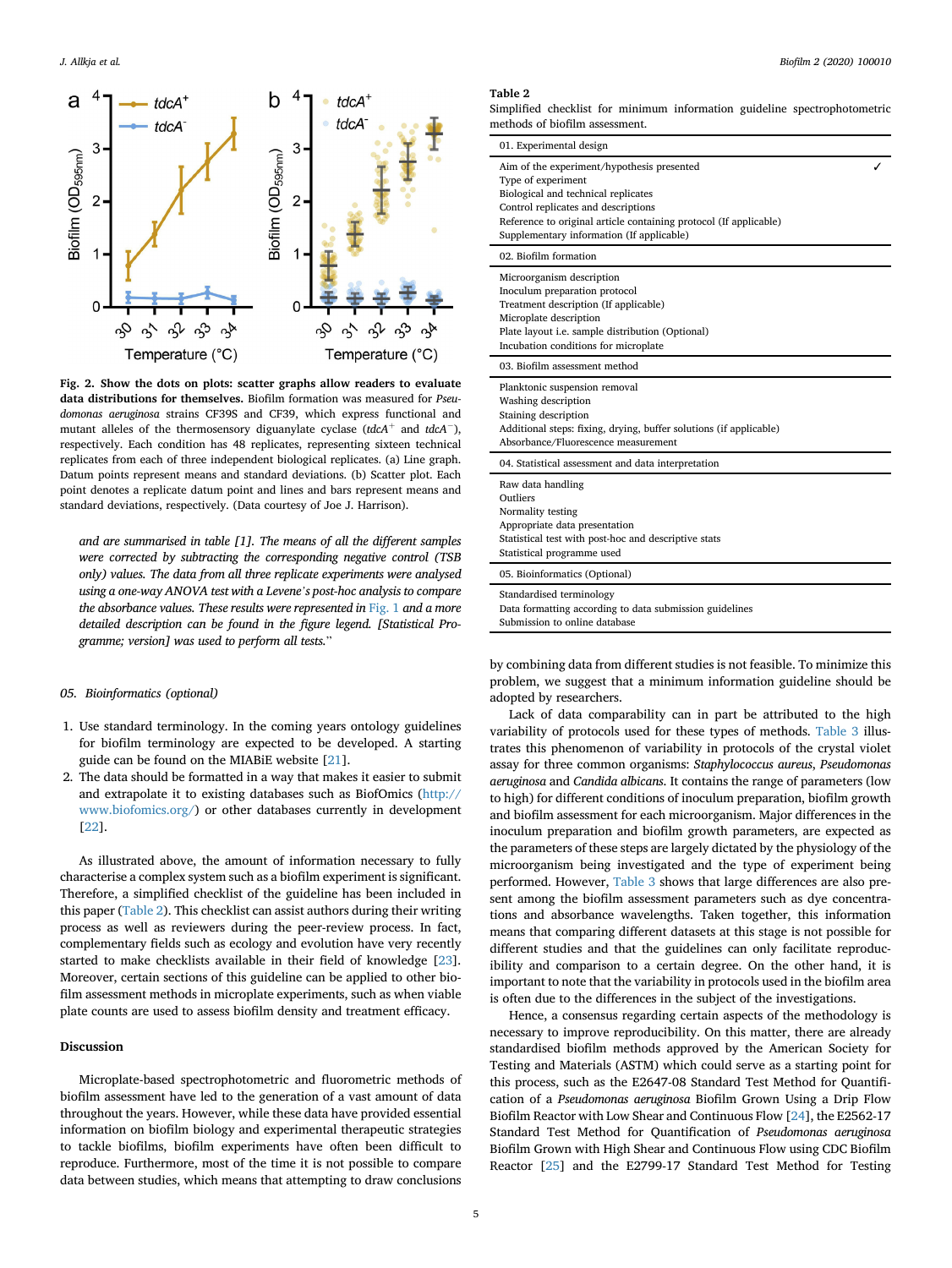#### <span id="page-5-0"></span>Table 3

Example of the variability in protocol conditions of crystal violet assays for three different example microorganisms.

| Condition                                                      | Organism                                                                                    |                                                                              |                                                                       |  |  |  |  |  |
|----------------------------------------------------------------|---------------------------------------------------------------------------------------------|------------------------------------------------------------------------------|-----------------------------------------------------------------------|--|--|--|--|--|
|                                                                | Staphylococcus<br>aureus spp.                                                               | Pseudomonas<br>aeruginosa spp.                                               | Candida<br>albicans                                                   |  |  |  |  |  |
| <b>Inoculum</b> preparation                                    |                                                                                             |                                                                              |                                                                       |  |  |  |  |  |
| Media                                                          | TSB, TSB wS*,<br>LBb*, Water $[8, 8]$<br>11, 18, 36 - 41]                                   | TSB, TSB wS*, LBb*,<br>LB*, BHI*, MHI*, T-<br>broth*, $AB*$ [8,<br>42-491    | YNB*, YPD*,<br>RPMI-1640*,<br>$SDB*$ [8,<br>50-571                    |  |  |  |  |  |
| Inoculum<br>incubation<br>temperature<br>$(^\circ C)$          | 35-37 [8,11,18,<br>$36 - 41$ ]                                                              | 25-37 [8,42-49]                                                              | 30-37 [8,<br>50-571                                                   |  |  |  |  |  |
| Incubation time<br>(hours)                                     | $0^{**}$ -24 [8,11,18,<br>$36 - 41$ ]                                                       | $0$ **-24 [8,42-49]                                                          | $12-24$ $[8,$<br>$50 - 57$ ]                                          |  |  |  |  |  |
| Inoculum<br>shaking<br>conditions                              | $0-200$ rpm/min<br>$[8,11,18,36-41]$                                                        | 0-250 rpm/min $[8, 1]$<br>42-491                                             | $0 - 200$ rpm/<br>min, Roller<br>drum $[8,$<br>50-571                 |  |  |  |  |  |
| Inoculum<br>concentration/<br>OD/growth<br>phase at<br>harvest | $10^3 - 10^8$ CFU/mL,<br>0.5 McFarland,<br>OD <sub>600nm</sub> =0.1 [8,<br>11, 18, 36 - 41] | $10-10^8$ CFU/mL,<br>$OD_{600nm} = 0.0025,$<br>$OD_{595} = 1.5 [8, 42 - 49]$ | $10^4 - 10^8$ CFU/<br>mL,<br>OD $_{600nm}$ =1 [8,<br>50-571           |  |  |  |  |  |
| Biofilm growth<br>Media                                        | TSB, LB*, BHI* [8,<br>11, 18, 36 - 41                                                       | TSB, T-broth*, AB*,<br>BHI*, MHI* [8,<br>$42 - 49$ ]                         | YNB*, YPD*,<br>RPMI-1640*,<br>ASM*, SDB*,<br>PBS* [8,50-57]           |  |  |  |  |  |
| Incubation<br>temperature<br>(°C)                              | 35-37 [8,11,18,<br>$36 - 41$ ]                                                              | 25-37 [8,42-49]                                                              | 37 [8,50-57]                                                          |  |  |  |  |  |
| Incubation time<br>(hours)                                     | 18-48 [8,11,18,<br>$36 - 41$ ]                                                              | 2-48 [8,42-49]                                                               | 2-48 [8,50-57]                                                        |  |  |  |  |  |
| Shaking<br>conditions<br><b>Biofilm Assessment</b>             | $0-200$ rpm/min<br>$[8,11,18,36-41]$                                                        | 0-180 rpm/min $[8, 1]$<br>42-491                                             | $0 - 120$ rpm/<br>min [8,50-57]                                       |  |  |  |  |  |
| Washing agent                                                  | Water, Saline,<br>PBS*, MilliQ<br>water [8,11,18,<br>$36 - 41$ ]                            | Saline, Water, PBS*<br>$[8, 42 - 49]$                                        | PBS*, Water,<br>Saline [8,<br>50-571                                  |  |  |  |  |  |
| Washing (x<br>times)                                           | 1-3 [8,11,18,<br>$36 - 41$ ]                                                                | $1-3$ $[8,42-49]$                                                            | $1-3$ [8,50-57]                                                       |  |  |  |  |  |
| Crystal violet<br>concentration                                | $0.01 - 2.3\%$ [8,11,<br>18,36-41]                                                          | $0.1 - 2\%$ [8,42-49]                                                        | $0.02 - 1\%$ [8,<br>$50 - 57$ ]                                       |  |  |  |  |  |
| Staining time                                                  | $1-20$ min $[8, 11, 1]$<br>18,36-41]                                                        | 5-30 min $[8, 42-49]$                                                        | 5-45 min $[8, 1]$<br>50-571                                           |  |  |  |  |  |
| Solubilisation<br>agent                                        | 33% acetic acid,<br>95-100% ethanol<br>$[8, 11, 18, 36 - 41]$                               | 30-33% acetic acid,<br>95-100% ethanol,<br>DMSO* [8,42-49]                   | 30-33% acetic<br>acid, 95%<br>ethanol, 0.1%<br>Triton-X [8,<br>50-571 |  |  |  |  |  |
| Absorbance<br>wavelength<br>(nm)                               | 540-595 [8,11,18,<br>$36 - 41$ ]                                                            | 550-595 [8,42-49]                                                            | 540-595 [8,<br>$50 - 57$ ]                                            |  |  |  |  |  |

\*wS - with Supplement (i.e. added yeast and/or glucose); TSB- Tryptic Soy Broth; LBb – Luria Bertani broth; BHI- Brain Heart Infusion; LB – Lysogeny broth; MHI – Mueller-Hinton broth; T-broth – Terrific broth; AB – minimal growth media; YNB – Yeast Nitrogen Base; YPD – Yeast Peptone Dextrose; SDB – Sabauraund Dextrose Broth; RPMI-1640 - Roswell Park Memorial Institute–1640 medium; ASM – Artificial Saliva Medium; PBS - Phosphate buffered saline; DMSO - Dimethyl sulfoxide.

\*\*<sup>0</sup> – Inoculum prepared directly from agar culture.

Disinfectant Efficacy against Pseudomonas aeruginosa Biofilm using the MBEC Assay [[26\]](#page-6-0). They can also provide an excellent example on how to identify critical steps and describe the methodology in order to ensure reproducibility.

In addition, many investigations aim at optimising and modifying spectrophotometric and fluorometric methods to increase their efficiency, reliability and their applications. For example, Skogman et al. proposed the use of consecutive staining with resazurin, WGA and crystal

violet to improve the assessment of antimicrobial effectivity against biofilms [[17](#page-6-0)]. More recently, Junka et al., developed a way to assess wound dressing effectiveness in 24-well plates using crystal violet and TTC analysis [\[27](#page-6-0)]. This means that with time, as new steps are introduced or more robust ways of performing certain steps are developed, the methods will evolve. Minimum information guidelines have the advantage of remaining applicable to the methods despite these changes.

As science evolves, we will be able to measure new parameters and conditions which affect reproducibility. For example, even when manufactured from the same base polymer, microplates can have different surface properties depending on the production process, resulting in differences in cell adhesion [\[28](#page-6-0)]. As the methods to characterise surface properties become more accessible, parameters such as surface roughness might be used in future. Since guidelines are often part of an online database such as MIBBI, they can be updated when necessary and evolve together with the methods.

As is the case with compliance to MIABiE and other guidelines, compliance to the new guideline presented here will be difficult as it needs to be endorsed by both authors and journals [[29](#page-6-0),[30\]](#page-6-0). To improve compliance a balance needs to be obtained between the level of detail asked, and the ability of most labs to be able to provide such data. As an example, many studies have shown that oxygen availability influences biofilm formation and can lead to different physiological features being expressed [\[31\]](#page-6-0). Therefore, understanding the oxygen availability within a well and across different wells in a microplate might be useful. However, most laboratories lack the kind of system needed to assess this environmental parameter and it would be very difficult to implement this reading routinely. Hence, the oxygen profile within the microplate is not a requirement in the guideline.

We are convinced that the implementation of minimum information guidelines will contribute to solving the reproducibility crisis and thus improve the use that the research community makes of data and ultimately advance science.

### Methodology

To create the minimum information guideline, we conducted a literature review using three different databases: Pubmed, Google Scholar and Web of Science. The research was separated into literature related to the methods and literature related to biofilm properties and the various factors affecting them. For the former, very broad search terms such as, "Biofilm AND microtit\* plate", "Biofilm AND Spectro\*" and "Biofilm AND Fluor\*" were used as a starting point. These resulted in thousands of hits from all three databases, and to further refine this output more specific terms such as "Crystal violet", "Resazurin Or Alamar Blue", "XTT", "TTC", "MTT", "FDA", "Syto9" and "WGA" were used. The results were ordered according to number of citations (most to least) and publishing date (newest to oldest). 180 papers were selected to be used as references to write the guideline. These were categorised into papers evaluating the methods and highlighting critical factors or steps, and papers that used the method in a specific investigation. The latter were used to create an understanding of what is commonly reported in scientific articles. Approximately 30 of the papers in this category were discarded from the literature review, as the only description of the method was a reference to a previously published paper.

When researching the literature on biofilm properties and what affects them, terms such as "impact", "influence", "effect or affect", "changes or differences" were used. These helped in creating an understanding of the different parameters that should be reported for a biofilm experiment. Additionally, other minimum information guidelines were used as templates in the initial drafting process.

The final guidelines are the result of a dialog among biofilm experts familiar with microplate methods. These experts are included in the authors list and contributed throughout the drafting process of the manuscript.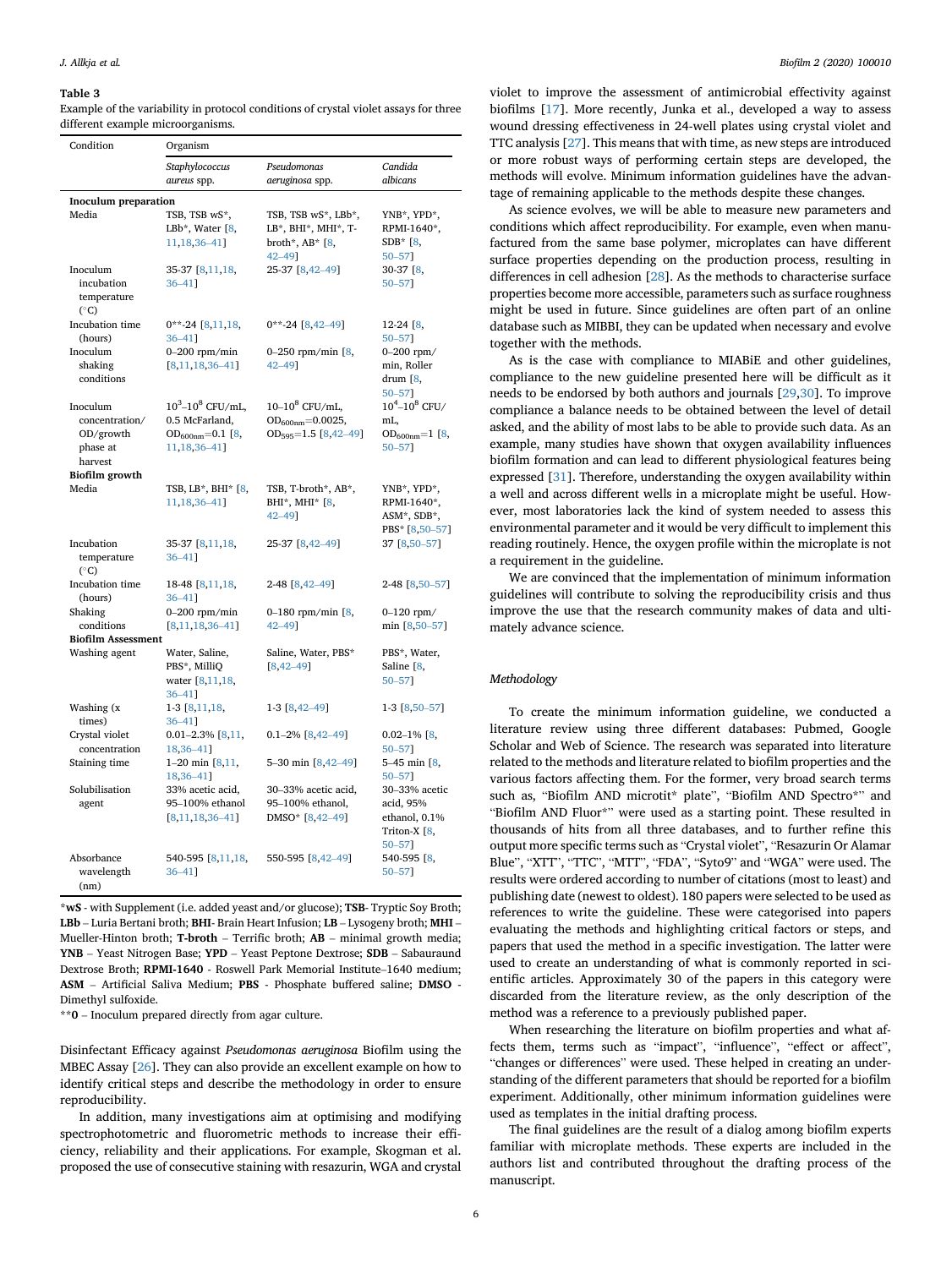# <span id="page-6-0"></span>Declaration of competing interest

The authors declare no competing interests.

# Acknowledgements

We would like to thank Prof. Dr. Mark E. Shirtliff for his contribution in the development of this guideline and the review of early manuscript drafts prior to his untimely death. We would also like to thank Jill Story (Montana State University, Center for Biofilm Engineering) for designing [Fig. 1](#page-1-0).

This project has received funding from the European Union's Horizon 2020 research and innovation program under the Marie Sklodowska – Curie grant agreement No 722467, as part of the Print-Aid consortium. The information and views set out in this article are those of the authors and do not necessarily reflect the official opinion of the European Union. Neither the European Union institutions and bodies nor any person acting on their behalf may be held responsible for the use which may be made of the information contained therein.

This work received additional financial support by: project UID/ EQU/00511/2019 - Laboratory for Process Engineering, Environment, Biotechnology and Energy – LEPABE funded by national funds through FCT/MCTES (PIDDAC); Project "LEPABE-2-ECO-INNOVATION" – NORTE-01-0145-FEDER-000005, funded by Norte Portugal Regional Operational Programme (NORTE 2020), under PORTUGAL 2020 Partnership Agreement, through the European Regional Development Fund (ERDF).

#### Appendix A. Supplementary data

Supplementary data to this article can be found online at [https](https://doi.org/10.1016/j.bioflm.2019.100010) [://doi.org/10.1016/j.bio](https://doi.org/10.1016/j.bioflm.2019.100010)flm.2019.100010.

#### References

- [1] [Baker M. Reproducibility crisis? Nature 2016;533:26](http://refhub.elsevier.com/S2590-2075(19)30010-3/sref1).
- [2] [Dirnagl U. Rethinking research reproducibility. EMBO J 2019;38:e101117.](http://refhub.elsevier.com/S2590-2075(19)30010-3/sref2)
- [3] [Grimes DR, Bauch CT, Ioannidis JP. Modelling science trustworthiness under](http://refhub.elsevier.com/S2590-2075(19)30010-3/sref3)
- [publish or perish pressure. R. Soc. Open Sci. 2018;5:171511.](http://refhub.elsevier.com/S2590-2075(19)30010-3/sref3)
- [4] [Taylor CF, et al. Promoting coherent minimum reporting guidelines for biological](http://refhub.elsevier.com/S2590-2075(19)30010-3/sref4) [and biomedical investigations: the MIBBI project. Nat Biotechnol 2008;26:889](http://refhub.elsevier.com/S2590-2075(19)30010-3/sref4)–[96.](http://refhub.elsevier.com/S2590-2075(19)30010-3/sref4)
- [5] [Anon. A checklist for our community. Nat. Ecol. Evol. 2018;2:913.](http://refhub.elsevier.com/S2590-2075(19)30010-3/sref5)
- [6] [Lourenço A, et al. Minimum information about a bio](http://refhub.elsevier.com/S2590-2075(19)30010-3/sref6)film experiment (MIABiE): [standards for reporting experiments and data on sessile microbial communities](http://refhub.elsevier.com/S2590-2075(19)30010-3/sref6) [living at interfaces. Pathog. Dis. 2014;70:250](http://refhub.elsevier.com/S2590-2075(19)30010-3/sref6)–[6.](http://refhub.elsevier.com/S2590-2075(19)30010-3/sref6)
- [7] [Hall-Stoodley L, Costerton JW, Stoodley P. Bacterial bio](http://refhub.elsevier.com/S2590-2075(19)30010-3/sref7)films: from the Natural [environment to infectious diseases. Nat Rev Microbiol 2004;2:95](http://refhub.elsevier.com/S2590-2075(19)30010-3/sref7)–[108.](http://refhub.elsevier.com/S2590-2075(19)30010-3/sref7)
- [8] [Peeters E, Nelis HJ, Coenye T. Comparison of multiple methods for quanti](http://refhub.elsevier.com/S2590-2075(19)30010-3/sref8)fication of microbial biofi[lms grown in microtiter plates. J Microbiol Methods 2008;72:](http://refhub.elsevier.com/S2590-2075(19)30010-3/sref8) [157](http://refhub.elsevier.com/S2590-2075(19)30010-3/sref8)–[65](http://refhub.elsevier.com/S2590-2075(19)30010-3/sref8).
- [9] [Lopes SP, Azevedo NF, Pereira MO. Emergent bacteria in cystic](http://refhub.elsevier.com/S2590-2075(19)30010-3/sref9) fibrosis: in vitro biofi[lm formation and resilience under variable oxygen conditions. BioMed Res Int](http://refhub.elsevier.com/S2590-2075(19)30010-3/sref9) [2014;2014](http://refhub.elsevier.com/S2590-2075(19)30010-3/sref9).
- [10] [Machado I, Graça J, Sousa AM, Lopes SP, Pereira MO. Effect of antimicrobial](http://refhub.elsevier.com/S2590-2075(19)30010-3/sref10) residues on early adhesion and biofi[lm formation by wild-type and benzalkonium](http://refhub.elsevier.com/S2590-2075(19)30010-3/sref10) [chloride-adapted Pseudomonas aeruginosa. Biofouling 2011;27:1151](http://refhub.elsevier.com/S2590-2075(19)30010-3/sref10)–[9](http://refhub.elsevier.com/S2590-2075(19)30010-3/sref10).
- [11] [Stepanovi](http://refhub.elsevier.com/S2590-2075(19)30010-3/sref11)ć S, et al. Quantification of biofi[lm in microtiter plates: overview of](http://refhub.elsevier.com/S2590-2075(19)30010-3/sref11) [testing conditions and practical recommendations for assessment of bio](http://refhub.elsevier.com/S2590-2075(19)30010-3/sref11)film [production by staphylococci. APMIS 2007;115:891](http://refhub.elsevier.com/S2590-2075(19)30010-3/sref11)–[9.](http://refhub.elsevier.com/S2590-2075(19)30010-3/sref11)
- [12] [Alonso B, Cruces R, P](http://refhub.elsevier.com/S2590-2075(19)30010-3/sref12)[erez A, S](http://refhub.elsevier.com/S2590-2075(19)30010-3/sref12)a[nchez-Carrillo C, Guembe M. Comparison of the XTT](http://refhub.elsevier.com/S2590-2075(19)30010-3/sref12) and resazurin assays for quantifi[cation of the metabolic activity of Staphylococcus](http://refhub.elsevier.com/S2590-2075(19)30010-3/sref12) aureus biofi[lm. J Microbiol Methods 2017;139:135](http://refhub.elsevier.com/S2590-2075(19)30010-3/sref12)–[7](http://refhub.elsevier.com/S2590-2075(19)30010-3/sref12).
- [13] [van Hengel IAJ, et al. Selective laser melting porous metallic implants with](http://refhub.elsevier.com/S2590-2075(19)30010-3/sref13) [immobilized silver nanoparticles kill and prevent bio](http://refhub.elsevier.com/S2590-2075(19)30010-3/sref13)film formation by methicillin[resistant Staphylococcus aureus. Biomaterials 2017;140:1](http://refhub.elsevier.com/S2590-2075(19)30010-3/sref13)–[15.](http://refhub.elsevier.com/S2590-2075(19)30010-3/sref13)
- [14] [Honraet K, Goetghebeur E, Nelis HJ. Comparison of three assays for the](http://refhub.elsevier.com/S2590-2075(19)30010-3/sref14) quantifi[cation of Candida biomass in suspension and CDC reactor grown bio](http://refhub.elsevier.com/S2590-2075(19)30010-3/sref14)films. [J Microbiol Methods 2005;63:287](http://refhub.elsevier.com/S2590-2075(19)30010-3/sref14)–[95.](http://refhub.elsevier.com/S2590-2075(19)30010-3/sref14)
- [15] [Tunney MM, Ramage G, Field TR, Moriarty TF, Storey DG. Rapid colorimetric assay](http://refhub.elsevier.com/S2590-2075(19)30010-3/sref15) [for antimicrobial susceptibility testing of Pseudomonas aeruginosa. Antimicrob](http://refhub.elsevier.com/S2590-2075(19)30010-3/sref15) [Agents Chemother 2004;48:1879](http://refhub.elsevier.com/S2590-2075(19)30010-3/sref15)–[81.](http://refhub.elsevier.com/S2590-2075(19)30010-3/sref15)
- [16] [Stiefel P, Schmidt-Emrich S, Maniura-Weber K, Ren Q. Critical aspects of using](http://refhub.elsevier.com/S2590-2075(19)30010-3/sref16) bacterial cell viability assays with the fl[uorophores SYTO9 and propidium iodide.](http://refhub.elsevier.com/S2590-2075(19)30010-3/sref16) [BMC Microbiol 2015;15:36](http://refhub.elsevier.com/S2590-2075(19)30010-3/sref16).
- [17] [Skogman ME, Vuorela PM, Fallarero A. Combining bio](http://refhub.elsevier.com/S2590-2075(19)30010-3/sref17)film matrix measurements [with biomass and viability assays in susceptibility assessments of antimicrobials](http://refhub.elsevier.com/S2590-2075(19)30010-3/sref17) against Staphylococcus aureus biofi[lms. J Antibiot \(Tokyo\) 2012;65:453](http://refhub.elsevier.com/S2590-2075(19)30010-3/sref17).
- [18] [Sandberg M, M](http://refhub.elsevier.com/S2590-2075(19)30010-3/sref18)ää[tt](http://refhub.elsevier.com/S2590-2075(19)30010-3/sref18)änen A, Peltonen J, Vuorela PM, Fallarero A. Automating a 96[well microtitre plate model for Staphylococcus aureus bio](http://refhub.elsevier.com/S2590-2075(19)30010-3/sref18)films: an approach to [screening of natural antimicrobial compounds. Int J Antimicrob Agents 2008;32:](http://refhub.elsevier.com/S2590-2075(19)30010-3/sref18) [233](http://refhub.elsevier.com/S2590-2075(19)30010-3/sref18)–[40](http://refhub.elsevier.com/S2590-2075(19)30010-3/sref18).
- [19] [Weissgerber TL, Milic NM, Winham SJ, Garovic VD. Beyond bar and line graphs:](http://refhub.elsevier.com/S2590-2075(19)30010-3/sref19) [time for a new data presentation paradigm. PLoS Biol 2015;13:e1002128.](http://refhub.elsevier.com/S2590-2075(19)30010-3/sref19)
- [20] [Anon. Show the dots in plots. Nat. Biomed. Eng. 2017;1:0079](http://refhub.elsevier.com/S2590-2075(19)30010-3/sref20). [21] Sousa AM, Pereira MO, Azevedo NF, Lourenço A. Designing an ontology tool for the unification of biofilms data. In: 8th international Conference on practical Applications of computational biology & bioinformatics (PACBB 2014). Cham: Springer; 2014. p. 41–8. [https://doi.org/10.1007/978-3-319-07581-5\\_5.](https://doi.org/10.1007/978-3-319-07581-5_5)
- [22] [Lourenço A, et al. BiofOmics: a web platform for the systematic and standardized](http://refhub.elsevier.com/S2590-2075(19)30010-3/sref22) collection of high-throughput biofi[lm data. PLoS One 2012;7:e39960](http://refhub.elsevier.com/S2590-2075(19)30010-3/sref22).
- [23] [Parker TH, et al. Empowering peer reviewers with a checklist to improve](http://refhub.elsevier.com/S2590-2075(19)30010-3/sref23) [transparency. Nat. Ecol. Evol. 2018;2:929](http://refhub.elsevier.com/S2590-2075(19)30010-3/sref23)–[35](http://refhub.elsevier.com/S2590-2075(19)30010-3/sref23).
- [24] [ASTM E2647-08. Standard test method for quanti](http://refhub.elsevier.com/S2590-2075(19)30010-3/sref24)fication of a Pseudomonas aeruginosa biofilm grown using a Drip flow biofi[lm reactor with low shear and](http://refhub.elsevier.com/S2590-2075(19)30010-3/sref24) continuous fl[ow. West Conshohocken PA: ASTM Int.; 2008](http://refhub.elsevier.com/S2590-2075(19)30010-3/sref24).
- [25] [ASTM E2562-17. Standard test method for quanti](http://refhub.elsevier.com/S2590-2075(19)30010-3/sref25)fication of Pseudomonas aeruginosa biofi[lm grown with high shear and continuous](http://refhub.elsevier.com/S2590-2075(19)30010-3/sref25) flow using CDC biofilm [reactor. ASTM Int. West Conshohocken PA; 2017](http://refhub.elsevier.com/S2590-2075(19)30010-3/sref25).
- [26] [ASTM E2799-17. Standard test method for testing disinfectant ef](http://refhub.elsevier.com/S2590-2075(19)30010-3/sref26)ficacy against Pseudomonas aeruginosa biofi[lm using the MBEC assay. ASTM Int. West](http://refhub.elsevier.com/S2590-2075(19)30010-3/sref26) [Conshohocken PA; 2017](http://refhub.elsevier.com/S2590-2075(19)30010-3/sref26).
- [27] Junka AF, Zywicka A, Szymczk, Dziadas M, Bartoszewicz M, Fijalkowski K. A.D.A.M. test (Antibiofilm Dressing's Activity Measurement) — simple method for evaluating anti-biofilm activity of drug-saturated dressings against wound pathogens. J Microbiol Methods 2017;143:6–12. [https://doi.org/10.1016/](https://doi.org/10.1016/j.mimet.2017.09.014) [j.mimet.2017.09.014](https://doi.org/10.1016/j.mimet.2017.09.014).
- [28] [Zeiger AS, Hinton B, Van Vliet KJ. Why the dish makes a difference: quantitative](http://refhub.elsevier.com/S2590-2075(19)30010-3/sref28) [comparison of polystyrene culture surfaces. Acta Biomater 2013;9:7354](http://refhub.elsevier.com/S2590-2075(19)30010-3/sref28)–[61](http://refhub.elsevier.com/S2590-2075(19)30010-3/sref28).
- [29] [Deutsch EW, et al. Minimum information speci](http://refhub.elsevier.com/S2590-2075(19)30010-3/sref29)fication for in situ hybridization and [immunohistochemistry experiments \(MISFISHIE\). Nat Biotechnol 2008;26:305](http://refhub.elsevier.com/S2590-2075(19)30010-3/sref29)–[12.](http://refhub.elsevier.com/S2590-2075(19)30010-3/sref29) [30] [Anon. Time for leadership. Nat Biotechnol 2007;25:821.](http://refhub.elsevier.com/S2590-2075(19)30010-3/sref30)
- [31] [Xu KD, Stewart PS, Xia F, Huang C-T, Mcfeters GA. Spatial physiological](http://refhub.elsevier.com/S2590-2075(19)30010-3/sref31) [heterogeneity in Pseudomonas aeruginosa bio](http://refhub.elsevier.com/S2590-2075(19)30010-3/sref31)fi[lm is determined by oxygen](http://refhub.elsevier.com/S2590-2075(19)30010-3/sref31) [availability. Appl Environ Microbiol. 1998;64:5](http://refhub.elsevier.com/S2590-2075(19)30010-3/sref31).
- [32] [Kragh KN, et al. The inoculation method could impact the outcome of](http://refhub.elsevier.com/S2590-2075(19)30010-3/sref32) [microbiological experiments. Appl Environ Microbiol 2018;84. e02264](http://refhub.elsevier.com/S2590-2075(19)30010-3/sref32)–[17.](http://refhub.elsevier.com/S2590-2075(19)30010-3/sref32)
- [33] [Azevedo NF, Pinto AR, Reis NM, Vieira MJ, Keevil CW. Shear stress, temperature,](http://refhub.elsevier.com/S2590-2075(19)30010-3/sref33) and inoculation concentration infl[uence the adhesion of water-stressed](http://refhub.elsevier.com/S2590-2075(19)30010-3/sref33) [Helicobacter pylori to stainless steel 304 and polypropylene. Appl Environ](http://refhub.elsevier.com/S2590-2075(19)30010-3/sref33) [Microbiol 2006;72:2936](http://refhub.elsevier.com/S2590-2075(19)30010-3/sref33)–[41](http://refhub.elsevier.com/S2590-2075(19)30010-3/sref33).
- [34] [Erriu M, et al. Microtiter spectrophotometric bio](http://refhub.elsevier.com/S2590-2075(19)30010-3/sref34)film production assay analyzed [with metrological methods and uncertainty evaluation. Measurement 2012;45:](http://refhub.elsevier.com/S2590-2075(19)30010-3/sref34) [1083](http://refhub.elsevier.com/S2590-2075(19)30010-3/sref34)–[8](http://refhub.elsevier.com/S2590-2075(19)30010-3/sref34).
- [35] [Anon. Standardizing data. Nat Cell Biol 2008;10:1123](http://refhub.elsevier.com/S2590-2075(19)30010-3/sref35)–[4.](http://refhub.elsevier.com/S2590-2075(19)30010-3/sref35)
- [36] [Stepanovi](http://refhub.elsevier.com/S2590-2075(19)30010-3/sref36)ć [S, Vukovi](http://refhub.elsevier.com/S2590-2075(19)30010-3/sref36)ć [D, Je](http://refhub.elsevier.com/S2590-2075(19)30010-3/sref36)žek P, Pavlović [M,](http://refhub.elsevier.com/S2590-2075(19)30010-3/sref36) Š[vabic-Vlahovi](http://refhub.elsevier.com/S2590-2075(19)30010-3/sref36)ć M. Infl[uence of](http://refhub.elsevier.com/S2590-2075(19)30010-3/sref36) dynamic conditions on biofi[lm formation by staphylococci. Eur J Clin Microbiol](http://refhub.elsevier.com/S2590-2075(19)30010-3/sref36) [Infect Dis 2001;20:0502](http://refhub.elsevier.com/S2590-2075(19)30010-3/sref36)–[4](http://refhub.elsevier.com/S2590-2075(19)30010-3/sref36).
- [37] [Izano EA, Amarante MA, Kher WB, Kaplan JB. Differential roles of poly-N](http://refhub.elsevier.com/S2590-2075(19)30010-3/sref37)[acetylglucosamine surface polysaccharide and extracellular DNA in Staphylococcus](http://refhub.elsevier.com/S2590-2075(19)30010-3/sref37) [aureus and Staphylococcus epidermidis bio](http://refhub.elsevier.com/S2590-2075(19)30010-3/sref37)films. Appl Environ Microbiol 2008;74: [470](http://refhub.elsevier.com/S2590-2075(19)30010-3/sref37)–[6.](http://refhub.elsevier.com/S2590-2075(19)30010-3/sref37)
- [38] [Zmantar T, Kouidhi B, Miladi H, Mahdouani K, Bakhrouf A. A Microtiter plate assay](http://refhub.elsevier.com/S2590-2075(19)30010-3/sref38) for Staphylococcus aureus biofilm quantifi[cation at various pH levels and hydrogen](http://refhub.elsevier.com/S2590-2075(19)30010-3/sref38) [peroxide supplementation. The New Microbiologica 2010;33\(2\):137.](http://refhub.elsevier.com/S2590-2075(19)30010-3/sref38)
- [39] [Xu Z, et al. Crystal violet and XTT assays on Staphylococcus aureus bio](http://refhub.elsevier.com/S2590-2075(19)30010-3/sref39)film quantifi[cation. Curr Microbiol 2016;73:474](http://refhub.elsevier.com/S2590-2075(19)30010-3/sref39)–[82.](http://refhub.elsevier.com/S2590-2075(19)30010-3/sref39)
- [40] [Mohanty S, et al. An investigation on the antibacterial, cytotoxic, and antibio](http://refhub.elsevier.com/S2590-2075(19)30010-3/sref40)film effi[cacy of starch-stabilized silver nanoparticles. Nanomed Nanotechnol Biol Med](http://refhub.elsevier.com/S2590-2075(19)30010-3/sref40) [2012;8:916](http://refhub.elsevier.com/S2590-2075(19)30010-3/sref40)–[24.](http://refhub.elsevier.com/S2590-2075(19)30010-3/sref40)
- [41] [Kaplan JB, et al. Low levels of beta-lactam antibiotics induce extracellular DNA](http://refhub.elsevier.com/S2590-2075(19)30010-3/sref41) release and biofi[lm formation in Staphylococcus aureus. mBio 2012;3. e00198-12.](http://refhub.elsevier.com/S2590-2075(19)30010-3/sref41)
- [42] Sanchez CJ, et al. Biofi[lm formation by clinical isolates and the implications in](http://refhub.elsevier.com/S2590-2075(19)30010-3/sref42) [chronic infections. BMC Infect Dis 2013;13:47.](http://refhub.elsevier.com/S2590-2075(19)30010-3/sref42)
- [43] [Kim H-S, Park H-D. Ginger extract inhibits bio](http://refhub.elsevier.com/S2590-2075(19)30010-3/sref43)film formation by Pseudomonas [aeruginosa PA14. PLoS One 2013;8:e76106](http://refhub.elsevier.com/S2590-2075(19)30010-3/sref43).
- [44] Palanisamy NK, et al. Antibiofi[lm properties of chemically synthesized silver](http://refhub.elsevier.com/S2590-2075(19)30010-3/sref44) [nanoparticles found against Pseudomonas aeruginosa. J Nanobiotechnol 2014;12:2.](http://refhub.elsevier.com/S2590-2075(19)30010-3/sref44)
- [45] [Friedman L, Kolter R. Two genetic loci produce distinct carbohydrate-rich structural](http://refhub.elsevier.com/S2590-2075(19)30010-3/sref45) [components of the Pseudomonas aeruginosa bio](http://refhub.elsevier.com/S2590-2075(19)30010-3/sref45)film matrix. J Bacteriol 2004;186: [4457](http://refhub.elsevier.com/S2590-2075(19)30010-3/sref45)–[65.](http://refhub.elsevier.com/S2590-2075(19)30010-3/sref45)
- [46] [Sabaeifard P, Abdi-Ali A, Soudi MR, Dinarvand R. Optimization of tetrazolium salt](http://refhub.elsevier.com/S2590-2075(19)30010-3/sref46) [assay for Pseudomonas aeruginosa bio](http://refhub.elsevier.com/S2590-2075(19)30010-3/sref46)film using microtiter plate method. [J Microbiol Methods 2014;105:134](http://refhub.elsevier.com/S2590-2075(19)30010-3/sref46)–[40](http://refhub.elsevier.com/S2590-2075(19)30010-3/sref46).
- [47] [Jagani S, Chelikani R, Kim D-S. Effects of phenol and natural phenolic compounds](http://refhub.elsevier.com/S2590-2075(19)30010-3/sref47) on biofi[lm formation by Pseudomonas aeruginosa. Biofouling 2009;25:321](http://refhub.elsevier.com/S2590-2075(19)30010-3/sref47)–[4](http://refhub.elsevier.com/S2590-2075(19)30010-3/sref47).
- [48] O'Toole GA. Microtiter dish biofilm formation assay. J Vis Exp JoVE 2011;47. [https://doi.org/10.3791/2437.](https://doi.org/10.3791/2437)
- [49] [Bauer J, Siala W, Tulkens PM, Van Bambeke F. A combined pharmacodynamic](http://refhub.elsevier.com/S2590-2075(19)30010-3/sref49) [quantitative and qualitative model reveals the potent activity of daptomycin and](http://refhub.elsevier.com/S2590-2075(19)30010-3/sref49)